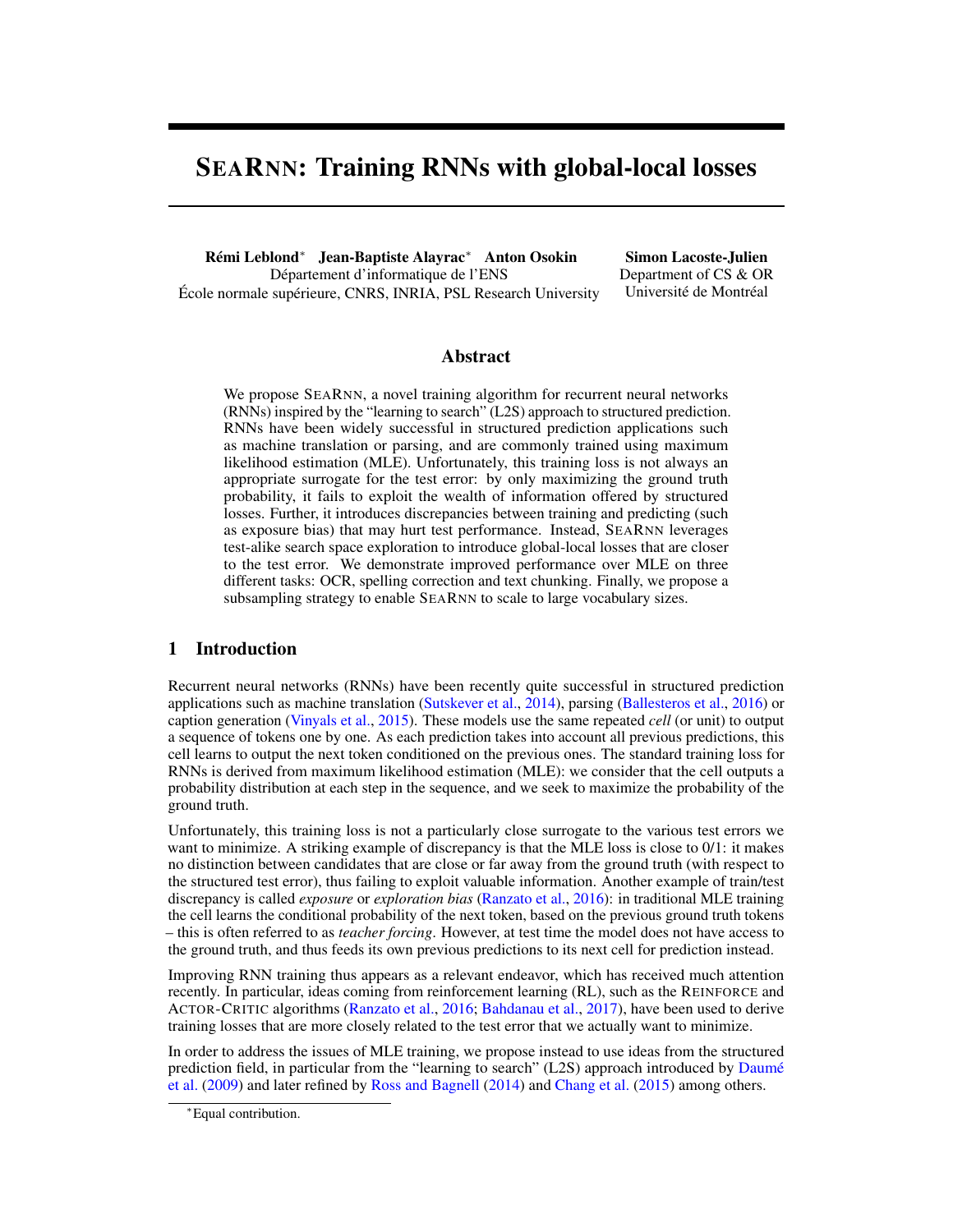<span id="page-1-0"></span>Contributions. In Section 2, we review the limitations of MLE training for RNNs in details. We also clarify some related claims made in the recent literature. In Section [3,](#page-2-0) we make explicit the strong links between RNNs and the L2S approach. In Section [4,](#page-3-0) we present SEARNN, a novel training algorithm for RNNs, using ideas from L2S to derive a *global-local* loss that is much closer to the test error than MLE. We demonstrate that this novel approach leads to significant improvements on three difficult structured prediction tasks, including a spelling correction problem recently introduced in [Bahdanau et al.](#page-8-0) [\(2017\)](#page-8-0). As this algorithm is quite costly, in Section [5](#page-6-0) we investigate scaling solutions. We propose a subsampling strategy that allows us to considerably reduce training times while maintaining improved performance compared to MLE. Finally, in Section [6](#page-7-0) we contrast our novel approach to the related RL-inspired methods.

#### 2 Traditional RNN training and its limitations

RNNs are a large family of neural network models aimed at representing sequential data. To do so, they produce a sequence of states  $(h_1, ..., h_T)$  by recursively applying the same transformation (or *cell*) f on the sequential data:  $h_t = f(h_{t-1}, y_{t-1}, x)$ , with  $h_0$  an initial state and x an optional input.

Many possible design choices fit this framework. We focus on a subset typically used for structured prediction, where we want to model the *joint probability* of a target sequence  $(y_1, \ldots, y_{T_x}) \in A^{T_x}$ given an input  $x$  (e.g. the *decoder* RNN in the encoder-decoder architecture [\(Sutskever et al.,](#page-8-0) [2014;](#page-8-0) [Cho et al.,](#page-8-0) [2014\)](#page-8-0)). Here A is the alphabet of output tokens and  $T_x$  is the length of the output sequence associated with input x (though  $T_x$  may take different values, in the following we drop the dependency in x and use T for simplicity). To achieve this modeling, we feed  $h_t$  through a projection layer (i.e. a linear classifier) to obtain a vector of scores  $s_t$  over all possible tokens  $a \in A$ , and normalize these with a softmax layer (an exponential normalizer) to obtain a distribution  $o_t$  over tokens:

$$
h_t = f(h_{t-1}, y_{t-1}, x); \qquad s_t = \text{proj}(h_t); \quad o_t = \text{softmax}(s_t) \qquad \forall 1 \le t \le T. \tag{1}
$$

The vector  $o_t$  is interpreted as the predictive conditional distribution for the  $t<sup>th</sup>$  token given by the RNN model, i.e.  $p(a|y_1, \ldots, y_{t-1}, x) := o_t(a)$  for  $a \in \mathcal{A}$ . Multiplying the values  $o_t(y_t)$  together thus yields the joint probability of the sequence  $y$  defined by the RNN (thanks to the chain rule):

$$
p(y_1, ..., y_T|x) = p(y_1|x)p(y_2|y_1, x) ... p(y_T|y_1, ..., y_{T-1}, x) := \Pi_{t=1}^T o_t(y_t).
$$
 (2)

As pointed in [Goodfellow et al.](#page-8-0) [\(2016\)](#page-8-0), the underlying structure of these RNNs as graphical models is thus a complete graph, and there is no conditional independence assumption to simplify the difficult prediction task of computing  $\arg \max_{y \in \mathcal{Y}} p(y|x)$ . In practice, one typically uses either beam search to approximate this decoding, or a sequence of *greedy* predictions  $\hat{y}_t := \arg \max_{a \in \mathcal{A}} p(a|\hat{y}_1, \dots, \hat{y}_{t-1}, x).$ 

If we use the "teacher forcing" regimen, where the inputs to the RNN cell are the ground truth tokens (as opposed to its own greedy predictions), we obtain the probability of each ground truth sequence according to the RNN model. We can then use MLE to derive a loss to train the RNN. One should note here that despite the fact that the individual output probabilities are at the token level, the MLE loss involves the joint probability (computed via the chain rule) and is thus at the *sequence level*.

**The limitations of MLE training.** While this maximum likelihood style of training has been very successful in various applications, it suffers from several known issues, especially for structured prediction problems. The first one is called *exposure* or *exploration bias* [\(Ranzato et al.,](#page-8-0) [2016\)](#page-8-0). During training (with teacher forcing), the model learns the probabilities of the next tokens conditioned on the ground truth. But at test time, the model does not have access to the ground truth and outputs probabilities are conditioned on its own previous predictions instead. Therefore if the predictions differ from the ground truth, the model has to continue based on an exploration path it has not seen during training, which means that it is less likely to make accurate predictions. This can lead to a compounding of errors, where mistakes in prediction accumulate and prevent good performance.

The second major issue is the discrepancy between the training loss and the various test errors associated with the tasks for which RNNs are used (e.g. edit distance, F1 score...). Of course, a single surrogate is not likely be a good approximation for all these errors. One salient illustration is that MLE ignores the information contained in structured losses. It is only focusing on maximizing the probability of the ground truth. This means that it does not distinguish between a prediction that is very close to the ground truth and one that is very far away. Thus, most of the information given by a structured loss is not leveraged with this approach.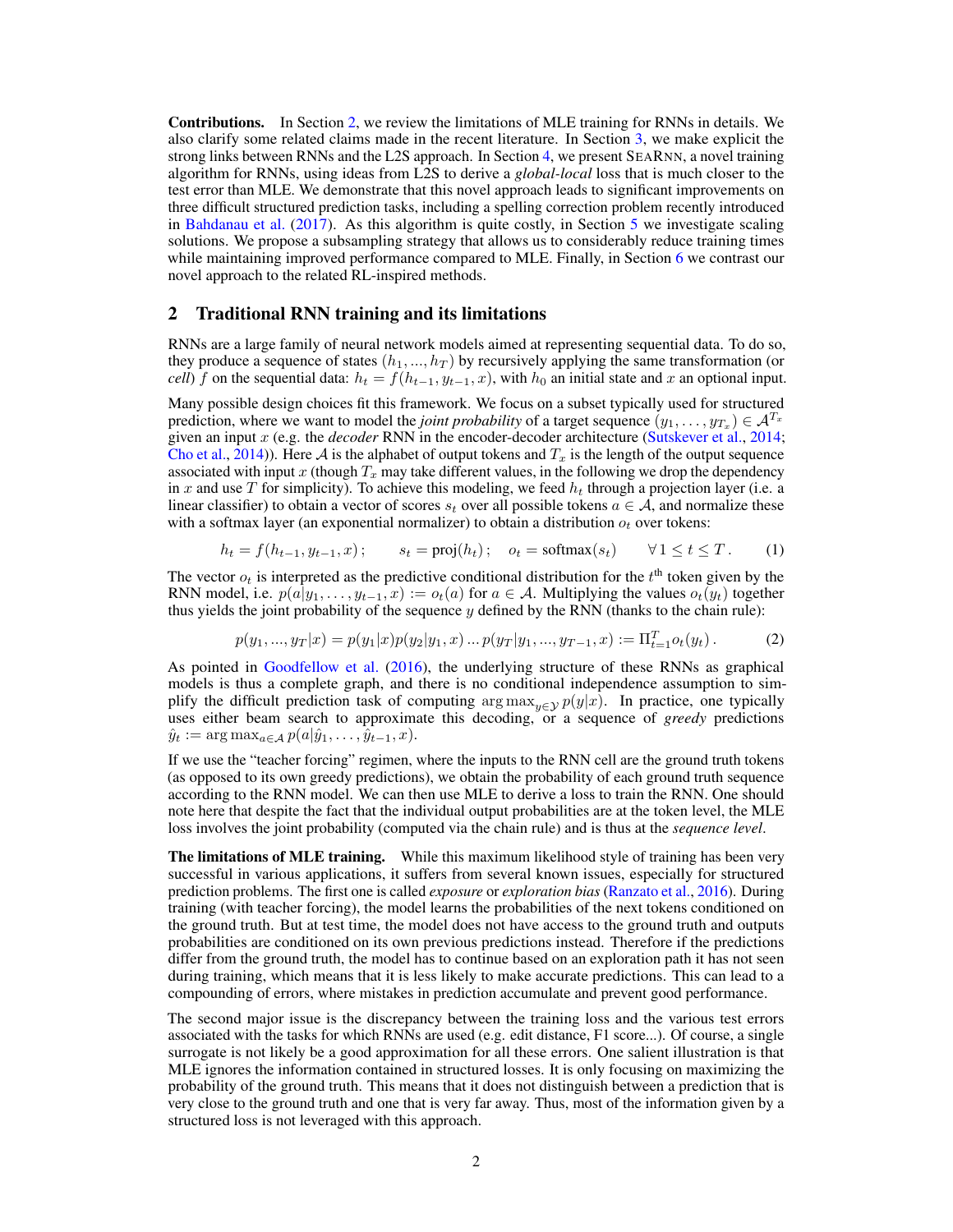<span id="page-2-0"></span>Local vs. sequence-level. Some recent papers [\(Ranzato et al.,](#page-8-0) [2016;](#page-8-0) [Wiseman and Rush,](#page-9-0) [2016\)](#page-9-0) also point out the fact that since RNNs output next token predictions, their loss is local instead of sequence-level, contrary to the error we typically want to minimize. This claim seems to contradict the standard RNN analysis, which postulates that the underlying graphical model is the complete graph: that is, the RNN outputs the probability of the next tokens conditioned on all the previous predictions. Thanks to the chain rule, one recovers the probability of the whole sequence. Thus the maximum likelihood training loss is indeed a *sequence level* loss, even though we can decompose it in a product of local losses at each cell. However, if we assume that the RNN outputs are only conditioned on the last few predictions (instead of all previous ones), then we can indeed consider the MLE loss as local. In this setting the underlying graphical model obeys Markovian constraints (as in maximum entropy Markov models (MEMMs)) rather than the complete graph; this corresponds to the assumption that the information from the previous inputs is imperfectly carried through the network to the cell, preventing the model from accurately representing long-term dependencies.

Given all these limitations, exploring novel ways of training RNNs appears to be a worthy endeavor, and this field has attracted a lot of interest in the past few years. Contrary to many papers which try to adapt ideas coming from the reinforcement learning literature, we focus in this paper on the links we can draw with structured prediction, and in particular with the L2S approach.

## 3 Links between RNNs and learning to search

The L2S approach to structured prediction was first introduced by [Daumé et al.](#page-8-0) [\(2009\)](#page-8-0). The main idea behind it is a *learning reduction* [\(Beygelzimer et al.,](#page-8-0) [2016\)](#page-8-0): transforming a complex learning problem (structured prediction) into a simpler one that we know how to solve (multiclass classification). To achieve this, [Daumé et al.](#page-8-0) [\(2009\)](#page-8-0) propose in their SEARN algorithm to train a shared local classifier to predict each token<sup>2</sup> sequentially (conditioned on all inputs and all past decisions), thus searching greedily step by step in the big combinatorial space of structured outputs. The idea that tokens can be predicted one at a time, conditioned on their predecessors, is central to this approach.

The training procedure is iterative: at the beginning of each round, one uses the current model or policy to build an intermediate dataset to train the shared classifier on. The specificity of this new dataset is that each sample is accompanied by a cost vector containing one entry per token in the output vocabulary A. To obtain these cost vectors, one starts by applying a *roll-in* strategy to predict all the tokens up to  $T$ , thus building one trajectory (or exploration path) per sample in the search space. Then, at each time step, one picks arbitrarily each possible token (diverging from the roll-in trajectory) and then continues predicting to finish the modified trajectory using a *roll-out* strategy. One then computes the cost of all the obtained sequences, and ends up with  $T$  vectors (one per time step) of size  $|\mathcal{A}|$  (the number of possible tokens) for every sample. Figure [1](#page-3-0) describes the same process for our SEARNN algorithm (although it uses a different classifier).

One then extracts features from the "state" at each time step  $t$  (which encompasses the full input and the previous tokens predicted up to t during the roll-in). Combining the cost vectors to these features yields the new intermediary dataset. The original problem is thus reduced to multi-class *cost-sensitive* classification, which can be further reduced to binary classification. Once the shared classifier has been fully trained on this new dataset, the policy is updated for the next round. Theoretical guarantees for various policy updating rules are provided by e.g. [Daumé et al.](#page-8-0) [\(2009\)](#page-8-0) and [Chang et al.](#page-8-0) [\(2015\)](#page-8-0).

Roll-in and roll-out strategies. The strategies used to create the intermediate datasets fulfill different roles. The *roll-in* policy controls what part of the search space the algorithm explores, while the *roll-out* policy determines how the cost of each token is computed. The main possibilities for both roll-in and roll-out are explored by [Chang et al.](#page-8-0) [\(2015\)](#page-8-0). The *reference* policy tries to pick the optimal token based on the ground truth. During the roll-in, it corresponds to picking the ground truth. For the roll-out phase, while it is easy to compute an optimal policy in some cases (e.g. for the Hamming loss where simply copying the ground truth is also optimal), it is often intractable (e.g. for BLEU score). One then uses a heuristic (in our experiments the reference policy is always to copy the ground truth for both roll-in and roll-out). The *learned policy* simply uses the current model instead, and the *mixed* policy stochastically combines both. According to [Chang et al.](#page-8-0) [\(2015\)](#page-8-0), the best combination when the reference policy is poor is to use a learned roll-in and a mixed roll-out.

<sup>&</sup>lt;sup>2</sup>Note that the vocabulary used in this literature is slightly different from that of RNNs: tokens are rather referenced as actions, predictions as decisions and models as policies.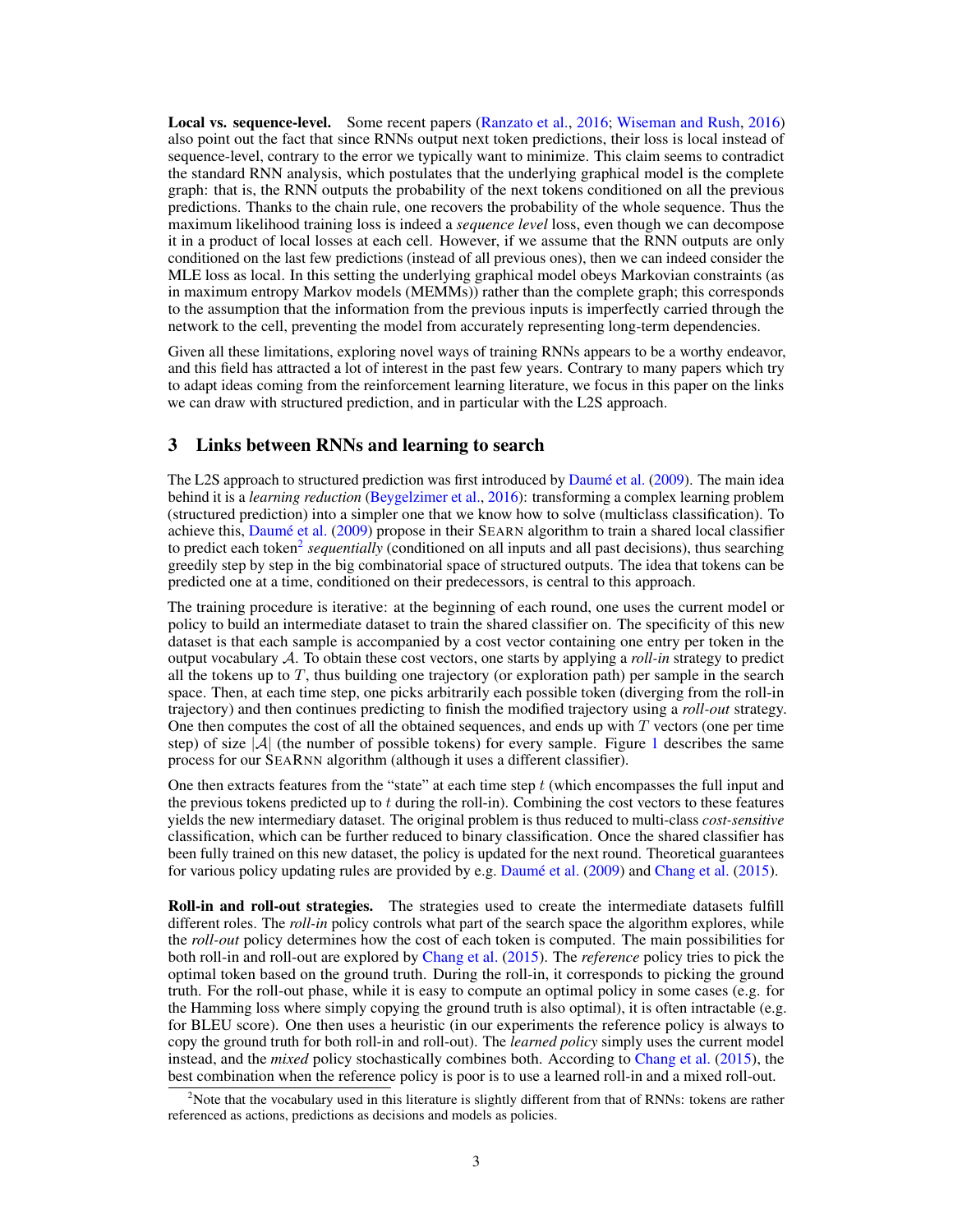<span id="page-3-0"></span>

Figure 1: Illustration of the roll-in/roll-out mechanism used in SEARNN. The goal is to obtain a vector of costs for each cell of the RNN in order to define a *cost sensitive loss* to train the network. These vectors have one entry per possible token. Here, we show how to obtain the vector of costs for the red cell. First, we use a *roll-in* policy to predict until the cell of interest. We highlight here the *learned* strategy where the network passes its own prediction to the next cell. Second, we proceed to the *roll-out* phase. We feed every possible token (illustrated by the red letters) to the next cell and let the model predict the full sequence. For each token  $a$ , we obtain a predicted sequence  $\hat{y}_a$ . Comparing it to the ground truth sequence y yields the associated cost  $c(a)$ .

Links to RNNs. One can identify the following interesting similarities between a greedy approach to RNNs and L2S. Both models handle sequence labeling problems by outputting tokens recursively, conditioned on past decisions. Further, the RNN "cell" is shared at each time step and can thus also be seen as a shared local classifier that is used to make structured predictions, as in the L2S framework.

Despite this connection, many differences remain. For example, while there is a clear equivalent to the roll-in strategy in RNNs, i.e. the decision to train with or without teacher forcing (conditioning the outputs on the ground truth or instead on the previous predictions of the model), there are no roll-outs involved in standard RNN training. We thus consider next whether ideas coming from L2S could mitigate the limitations of MLE training for RNNs. In particular, one key property of L2S worth porting over to RNN training is that the former fully leverages structured losses information, contrarily to MLE as previously noted.

## 4 Improving RNN training with L2S

Since we are interested in leveraging structured loss information, we can try to obtain it in the same fashion as L2S. The main tool that L2S uses in order to construct a cost-sensitive dataset is the roll-out policy. In many classical structured prediction use cases, one does not need to follow through with a policy because the "cost-to-go" that the roll-out yields is either free or easily computable from the ground truth. We are however also interested in cases where this information is unavailable, and roll-outs are needed to approximate it (e.g. for machine translation). This leads to several questions: How can we integrate roll-outs in a RNN model? How do we use this additional information, i.e. what loss do we use to train the model on? How do we make it computationally tractable?

The SEARNN Algorithm. The basic idea of the SEARNN algorithm is quite simple: we borrow from L2S the idea of using a *global* loss for each *local* cell of the RNN. As in L2S, we first compute a *roll-in* trajectory, following a specific roll-in strategy. Then, at each step t of this trajectory, we compute the costs  $c_t(a)$  associated with each possible token a. To do so we pick a at this step and then follow a *roll-out* strategy to finish the output sequence  $\hat{y}_a$ . We then compare  $\hat{y}_a$  with the ground truth using the test error itself, rather than a surrogate. By repeating this for the  $T$  steps we obtain  $T$ cost vectors. We use this information to derive one *cost-sensitive* training loss for each cell, which allows us to compute an update for the parameters of the model. The full process for one cell is illustrated in Figure 1. Our losses are *global-local*, in the sense that they appear at the local level but all contain sequence-level information. Our final loss is the sum over the  $T$  local losses. We provide the pseudo-code for SEARNN in Appendix [A.](#page-10-0)

Choosing a multi-class classifier. SEARNN appears quite similar to L2S, but there are a few key differences that merit more explanation. As the RNN cell can serve as a multi-class classifier, in SEARNN we could pick the cell as a (shallow) shared classifier. Instead, we pick the RNN itself, thus getting a (deep) shared classifier that also learns the features. The difference between the two options is more thoroughly detailed in Appendix [C.](#page-10-0) Arbitrarily picking a token a during the roll-out phase can then be done by emulating the teacher forcing technique: if predicted tokens are fed back to the model (say if the roll-out strategy requires it), we use  $\alpha$  for the next cell (instead of the prediction the cell would have output). We also use  $\alpha$  in the output sequence before computing the cost.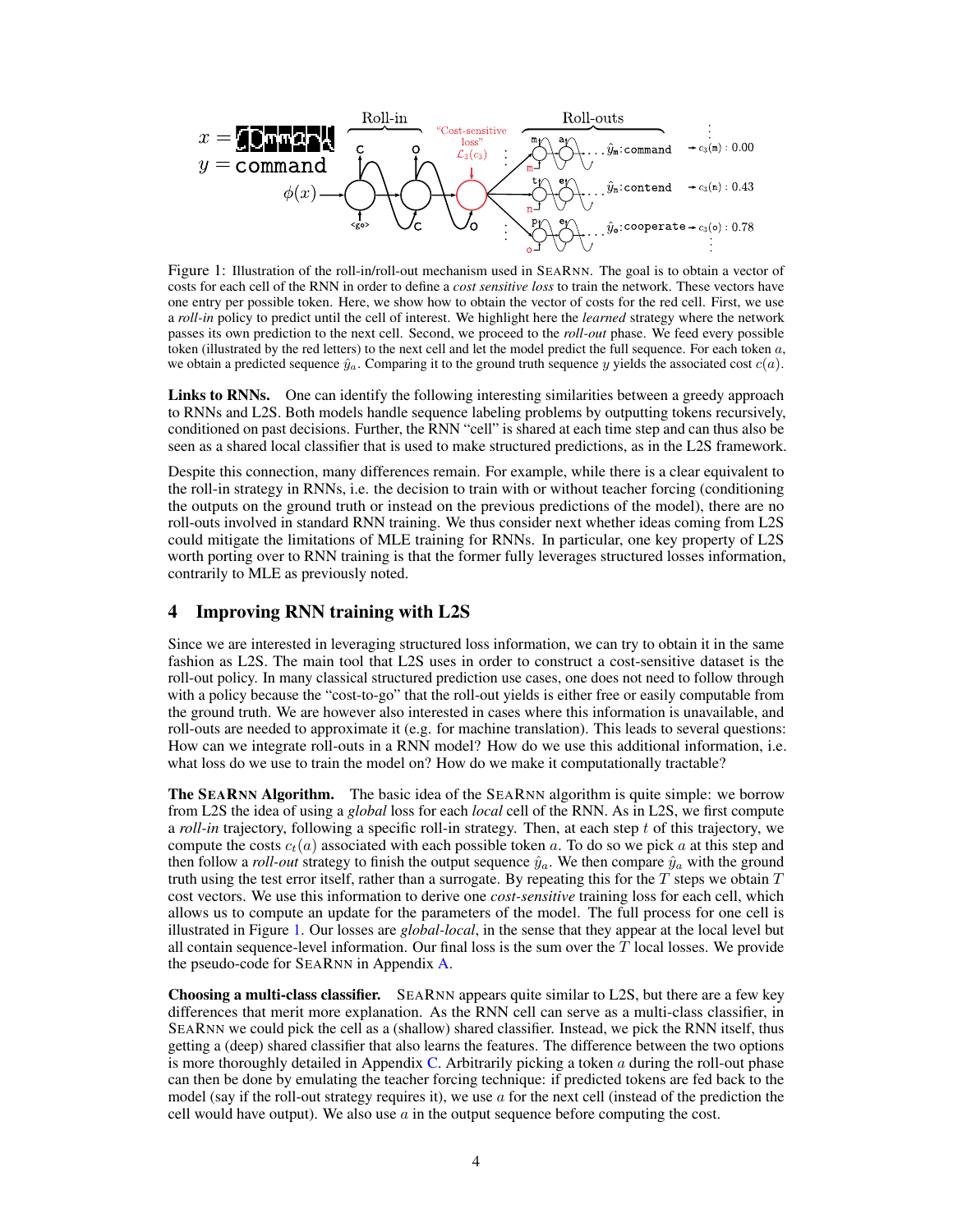Choosing a cost-sensitive loss. We now also explain our choice for the training loss function derived from the cost vectors. One popular possibility from L2S is go the full reduction route down to binary classification. However, this technique involves creating multiple new datasets (which is hard to implement as part of a neural network), as well as training  $|A|^2$  binary classifiers. We rather simply work with the multi-class classifier encoded by the RNN cell with training losses defined next.

One central idea in L2S is to learn the target tokens the model should aim for. This can be more meaningful than blindly imposing the ground truth as target, in particular when the model has deviated from the ground truth trajectory. In the specific context of RNN training, we call this approach *target learning*. It is related to the *dynamic oracle* concept introduced by [Golberg and Nivre](#page-8-0) [\(2012\)](#page-8-0). We define three losses that follow this principle. In the following, each loss is defined at the cell level. The global loss is the sum of all T losses.  $s_t(a)$  refers to the score output by cell t for token a.

Log-loss (LL). Our first loss is a simple log-loss with the minimal cost token as target:

$$
\mathcal{L}_t(s_t; c_t) = -\log\left(e^{s_t(a^*)}/\sum_{i=1}^A e^{s_t(i)}\right)
$$
 where  $a^* = \arg\min_{a \in \mathcal{A}} c(a)$ . (3)

It is structurally similar to MLE, which is a significant advantage from an optimization perspective: as RNNs have mostly been trained using MLE, this allows us to leverage decades of previous work. Note that when the reference policy is to always copy the ground truth (which is sometimes optimal, e.g. when the test error is the Hamming loss),  $a^*$  is always the ground truth token. LL with reference roll-in and roll-out is in this case *equivalent* to MLE.

Log-loss with cost-augmented softmax (LLCAS). The log-loss approach appears to be relatively wasteful with the structured information we have access to since we are only exploiting the minimal cost value. A slight modification allows us to exploit this information more meaningfully: we add information about the full costs in the exponential, following e.g. [Pletscher et al.](#page-8-0) [\(2010\)](#page-8-0).

$$
\mathcal{L}_t(s_t; c_t) = -\log \left( e^{s_t(a^\star) + c_t(a^\star)} / \sum_{i=1}^A e^{s_t(i) + c_t(i)} \right) \text{ where } a^\star = \arg\min_{a \in \mathcal{A}} c(a). \tag{4}
$$

The associated gradient update discriminates between tokens based on their costs. It leverages the structured loss information more directly and thus mitigates the 0/1 nature of MLE better.

**Structured hinge loss (SHL).** The LLCAS can be seen as a smooth version of the (cost-sensitive) structured hinge loss used for structured SVMs [\(Tsochantaridis et al.,](#page-9-0) [2005\)](#page-9-0), that we also consider:

$$
\mathcal{L}_t(s_t; c_t) = \max_{a \in \mathcal{A}} (s_t(a) + c_t(a)) - s_t(a^*) \text{ where } a^* = \operatorname*{arg\,min}_{a \in \mathcal{A}} c(a).
$$
 (5)

**Optimization.** Note that we do not need the test error to be differentiable, as our costs  $c_t(a)$  are fixed when we minimize our training loss. This corresponds to defining a different loss at each round, which is the way it is done in L2S. In this case our gradient is unbiased. However, if instead we consider that we define a single loss for the whole procedure, then the costs depend on the parameters of the model and we effectively compute an approximation of the gradient. Whether it is possible not to fix the costs and to backpropagate through the roll-in and roll-out remains an open problem.

Another difference between SEARN and RNNs is that RNNs are typically trained using stochastic gradient descent, whereas SEARN is a batch method. In order to facilitate training, we decide to go for the stochastic optimization route, by selecting a random mini-batch of samples at each round (as proposed in [Chang et al.](#page-8-0) [\(2015\)](#page-8-0)). We also choose to do a single gradient step on the parameters with the associated loss (contrary to SEARN where the reduced classifier is fully trained at each round).

Expected benefits. SEARNN can improve performance because of a few key properties. First, our losses leverage the test error, leading to potentially much better surrogates than MLE.

Second, all of our training losses (even plain LL) leverage the structured information that is contained in the computed costs. This is much more satisfactory than MLE which does not exploit this information and ignores nuances between good and bad candidate predictions. Indeed, our hypothesis is that the more complex the error is, the more SEARNN can improve performance.

Third, the exploration bias we find in teacher forcing can be mitigated by using a "learned" roll-in strategy, which can be the best roll-in strategy for L2S applications according to [Chang et al.](#page-8-0) [\(2015\)](#page-8-0).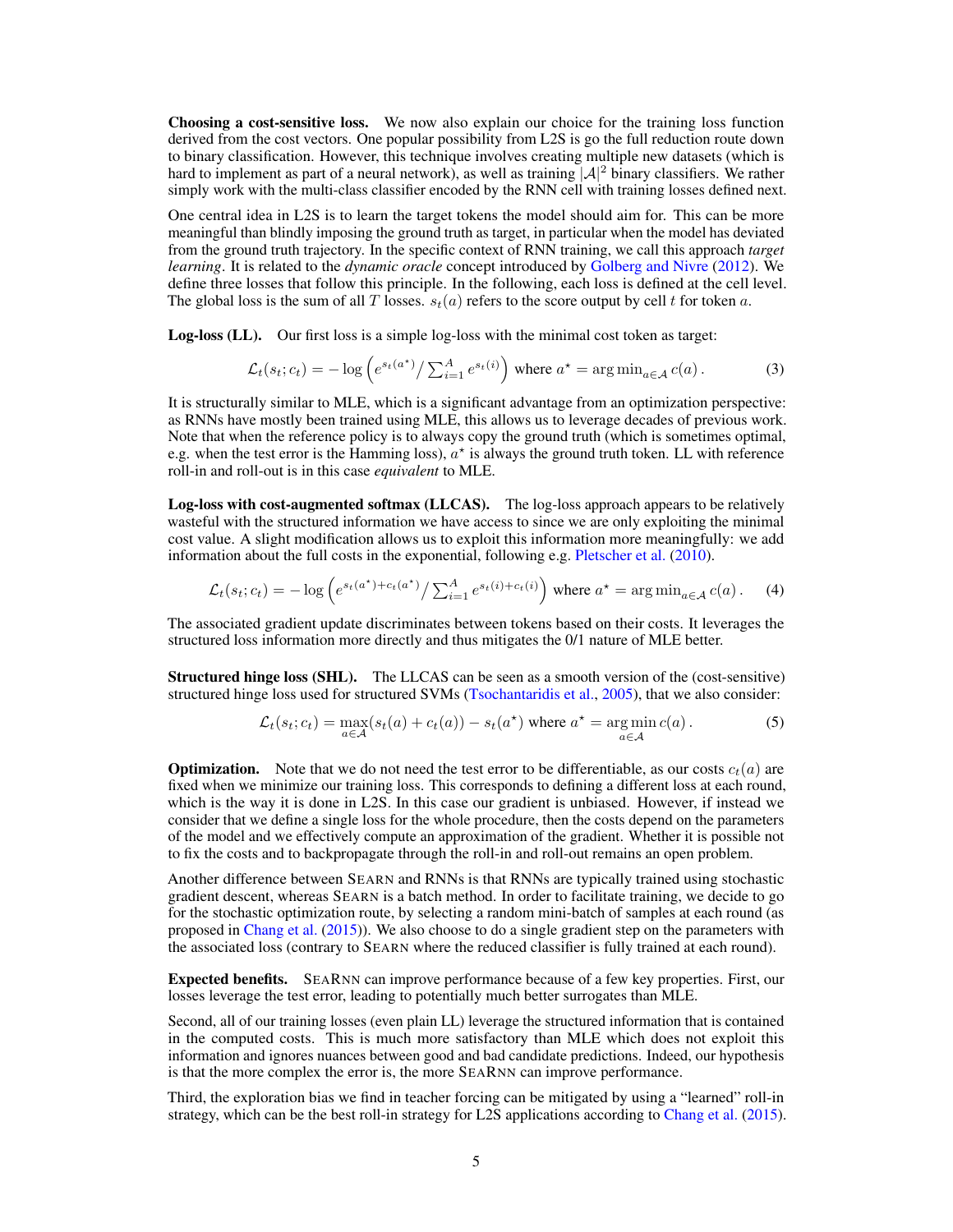|                                  | $A$ $T$ | Cost              |              | LL                                       |                      |                    | <b>LLCAS</b>     |                      |                    |  |
|----------------------------------|---------|-------------------|--------------|------------------------------------------|----------------------|--------------------|------------------|----------------------|--------------------|--|
| Dataset                          |         |                   | MLE          | roll-in learned<br><i>roll-out</i> mixed | reference<br>learned | learned<br>learned | learned<br>mixed | reference<br>learned | learned<br>learned |  |
| <b>OCR</b>                       | 26 15   | Hamming           | 2.8          | 1.9                                      | 2.5                  | 1.8                | 1.9              | 2.4                  | 1.9                |  |
| CoNLL                            | 22 70   | norm. Hamming 4.2 |              | 3.7                                      | 6.1                  | 5.6                | 5.8              | 5.3                  | 5.1                |  |
| Spelling $\frac{0.3}{0.5}$ 43 10 |         | edit              | 19.6<br>43.0 | 17.8<br>37.3                             | 19.5<br>43.3         | 17.9<br>37.5       | 17.7<br>37.1     | 19.6<br>43.3         | 17.7<br>38.2       |  |

Table 1: Comparison of the SEARNN algorithm with MLE for different cost sensitive losses and different roll-in/roll-out strategies. We provide the number of actions  $A$  and the maximum sequence length  $T$ . Note that we use 0.5 as the mixing probability when we use the mixed roll-out strategy. Greyed figures indicate unstable runs where we report the test error of the model with minimum validation error.

Fourth, the loss at each cell is *global*, in the sense that the computed costs contain information about full sequences. This may help with the classical vanishing gradients problem that is prevalent in RNN training and motivated the introduction of specialized cells such as LSTMs [\(Hochreiter and](#page-8-0) [Schmidhuber,](#page-8-0) [1997\)](#page-8-0) or GRUs [\(Cho et al.,](#page-8-0) [2014\)](#page-8-0). It may also alleviate the label bias issue that might appear if the information is not flowing perfectly through the RNN, as pointed out in Section [2.](#page-1-0)

Experiments. In order to validate these theoretical benefits, we ran SEARNN on three datasets and compared its performance against that of MLE. For fair comparison, we use the same optimization routine for all methods. We pick the one that performs best for the MLE baseline.

The first dataset is the optical character recognition (OCR) dataset introduced in [Taskar et al.](#page-8-0) [\(2003\)](#page-8-0). The task is to output English words given an input sequence of handwritten characters. We use an encoder-decoder model with GRU cells [\(Cho et al.,](#page-8-0) [2014\)](#page-8-0) of size 128. For all runs, we use SGD with constant step-size 0.5 and batch size of 64. The cost used in the SEARNN algorithm is the hamming error. Performance are reported on the test set with the total hamming error, normalized by the total number of characters.

The second experiment is run on the text-chunking CoNLL [\(Tjong Kim Sang and Buchholz,](#page-9-0) [2000\)](#page-9-0) dataset (see Appendix [B](#page-10-0) for details). We use an encoder-decoder model with 2 layers GRU cells of size 172. Our cost here is the sentence-level normalized Hamming error. On this dataset, the Adadelta optimizer with learning rate 1 worked best.

The third dataset is the Spelling dataset introduced in [Bahdanau et al.](#page-8-0) [\(2017\)](#page-8-0). The task is to recover correct text from a corrupted version. This dataset is synthetically generated from a text corpus (One Billion Word dataset): for each character, we decide with some fixed probability whether or not to replace it with a random one. The total number of tokens  $\vec{A}$  is 43 (alphabet size plus a few special characters) and the maximum sequence length  $T$  is 10 (sentences from the corpus are clipped). We provide results for two sub-datasets generated with the following replacement probabilities: 0.3 and 0.5. For this task, we follow [Bahdanau et al.](#page-8-0) [\(2017\)](#page-8-0) and use the edit distance as our cost. It is defined as the edit distance between predicted sequence and the ground truth sequence over the ground truth length. We use an encoder-decoder model with GRU cells of size 100 with the attention mechanism described in [\(Bahdanau et al.,](#page-8-0) [2017\)](#page-8-0). For all runs, we use the Adam optimizer with learning rate 0.001 and batch size of 128. Results are given in Table 1.

Key takeaways. First, SEARNN outperforms MLE by a significant margin on the three different tasks and datasets, which confirms our intuition that taking structured information into account enables better performance. Second, we observed that the SHL loss was not improving results in general, while LL and LLCAS – which are structurally close to MLE – achieve better performance. This might be explained by the fact that RNN architectures and optimization techniques have been evolving for decades with MLE training in mind. Third, the best roll-in/out strategy appears to be combining a learned roll-in and a mixed roll-out, which is consistent with the claims from [Chang](#page-8-0) [et al.](#page-8-0) [\(2015\)](#page-8-0). Fourth, the spelling task shows us that the harder the task is (hence the less a simplistic roll-out strategy – akin to MLE – is efficient), the stronger the improvements SEARNN makes over MLE. One should note that we get improvements even in the case where simply outputting the ground truth is the optimal policy, regardless of the current trajectory.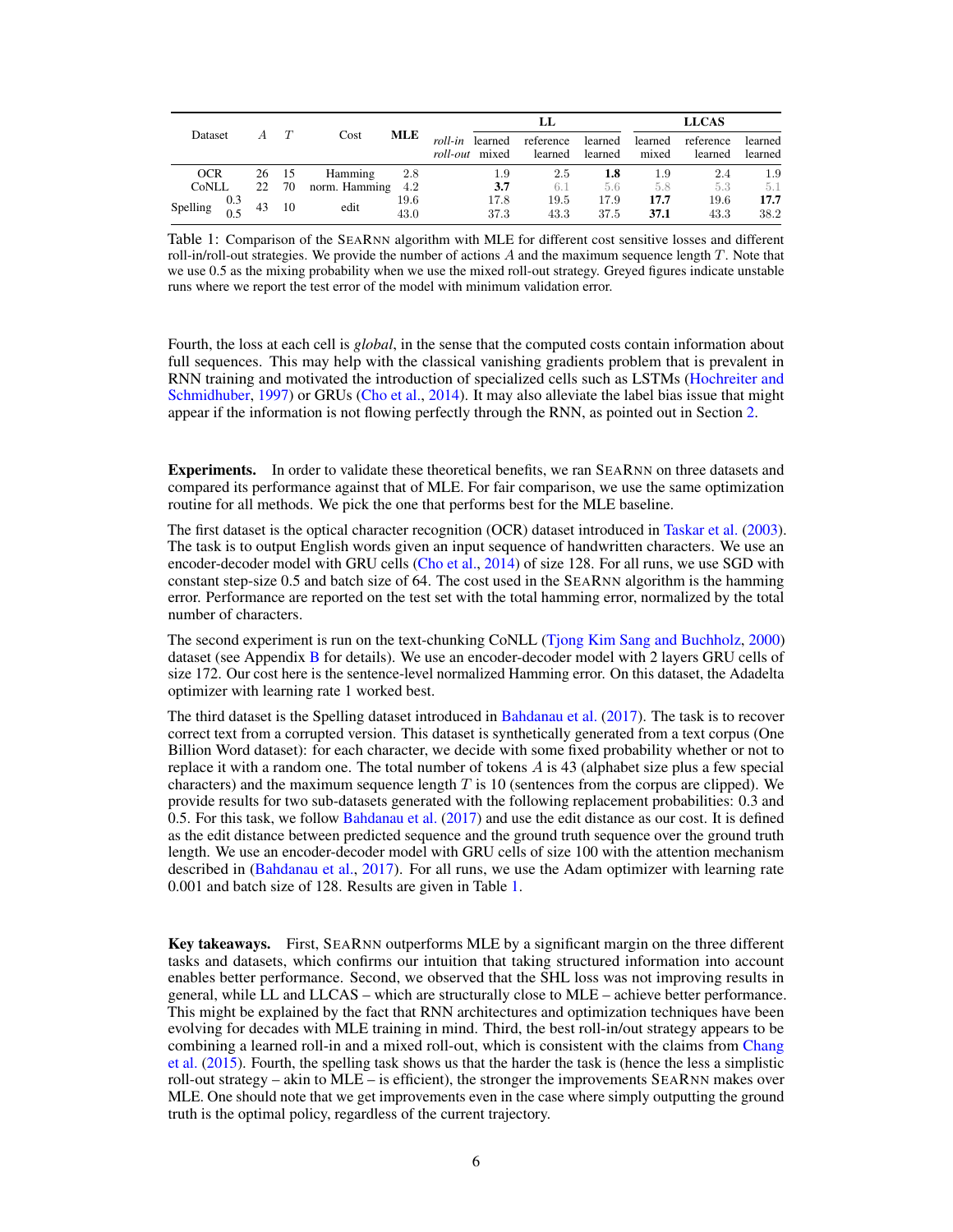<span id="page-6-0"></span>

| <b>Dataset</b> |     | MLE. | LL          |       |      |       |                                                                                                                                                                                            | sLL |  |  |  |  | <b>sLLCAS</b> |  |  |  |      |
|----------------|-----|------|-------------|-------|------|-------|--------------------------------------------------------------------------------------------------------------------------------------------------------------------------------------------|-----|--|--|--|--|---------------|--|--|--|------|
|                |     |      | uni.        | stat. | pol. | bias. | top-k uni. stat. pol. bias. top-k uni. stat. pol. bias. top-k                                                                                                                              |     |  |  |  |  |               |  |  |  |      |
| OCR            |     | 2.84 | $1.94$ 1.50 |       |      |       | 1.96 1.84 2.13 1.82 1.91 1.86 2.25 2.69 2.03 2.33 1.50 2.37 1.94                                                                                                                           |     |  |  |  |  |               |  |  |  |      |
|                | 0.3 |      |             |       |      |       | $19.6 \qquad 17.7 \qquad 17.7 \qquad 17.7 \qquad 17.7 \qquad 17.8 \qquad 18.8 \qquad 20.5 \qquad 17.5 \qquad 17.7 \qquad 18.4 \qquad 18.8 \qquad 20.2 \qquad 17.7 \qquad 17.7 \qquad 18.2$ |     |  |  |  |  |               |  |  |  |      |
| Spelling       |     | 43.0 |             |       |      |       | 37.0 36.7 37.1 36.6 36.6 37.4 41.4 37.7 36.9 41.7 37.6 41.7 37.0 37.8                                                                                                                      |     |  |  |  |  |               |  |  |  | 40.5 |

Table 2: Comparison of the SEARNN algorithm with MLE for different datasets using the sampling approach.

## 5 Scaling up SEARNN

While SEARNN does provide significant improvements on the two tasks we have tested it on, it comes with a rather heavy price, since a large number of roll-outs (i.e. forward passes) have to be run in order to compute the costs. This number,  $|\mathcal{A}|T$ , is proportional both to the length of the sequences, and to the number of possible tokens. SEARNN is therefore not directly applicable to tasks with large output sequences or vocabulary size (such as machine translation) where computing so many forward passes becomes a computational bottleneck. Even though forward passes can be parallelized more heavily than backward ones (because they do not require maintaining activations in memory), their asymptotic cost remains in  $\mathcal{O}(dT)$ , where d is the number of parameters of the model.

There are a number of ways to mitigate this issue. In this paper, we focus on subsampling both the cells and the tokens when computing the costs. That is, instead of computing a cost vector for each cell, we only compute them for a subsample of all cells. Similarly, we also compute these costs only for a small portion of all possible tokens. The speedups we can expect from this strategy are large, since the total number of roll-outs is proportional to both the quantities we are decreasing.

**Sampling strategies.** First, we need to decide how we select the steps and tokens that we sample. We have chosen to sample steps uniformly when we do not take all of them. On the other hand, we have explored several different possibilities for token sampling. The first is indeed the uniform sampling strategy. We also tested sampling according to pre-computed, corpus-wide statistics. Finally, we tried 3 samplings using the current state of our model: stochastic current policy sampling (where we use the current state of the stochastic policy to pick at random), a biased version of current policy sampling where we boost the scores of the low-probability tokens, and finally a *top-k* strategy where we take the top k tokens according to the current policy. Note that in all strategies we always sample the ground truth action to make sure that our performance is at least as good as MLE.

Adapting our losses to sampling. Several losses require computing the costs of all possible tokens at a given step, including LL. One could still use LL by simply making the assumption that the token with minimum cost is always sampled. However this is a rather strong assumption and it means pushing down the scores of tokens that were not even sampled and hence could not compete with the others. To alleviate this issue, we replace the full softmax by a layer applied only on the tokens that were sampled [\(Jean et al.,](#page-8-0) [2015\)](#page-8-0). While the target can still only be in the sampled tokens, the unsampled tokens are left alone by the gradient update, at least for the first order dependency. This trick is even more needed for LLCAS, which otherwise requires a "reference" score for unsampled tokens, adding a difficult to tune hyperparameter. We refer to these new losses as sLL and sLLCAS.

Experiments. The main goal of these experiments is to assess whether or not combining subsampling with the SEARNN algorithm is a viable strategy. To do so we ran the method on two datasets that we used in the previous section. We decided to only focus on subsampling tokens as the vocabulary size is usually the blocking factor rather than the sequence length. Thus in the following we always sample all cells. We evaluate different sampling strategies and training losses. For all experiments, we use the learned strategy for roll-in and the mixed one for roll-out and we sample 5 tokens per cell. Finally, we use the same optimization techniques than in the previous experiment.

Key takeaways. Results are given in Table 2. The analysis of this experiment yields interesting observations. First, and perhaps most importantly, subsampling appears to be a viable strategy to obtain a large part of the improvements of SEARNN while keeping computational costs under control. Indeed, we recover a substantial part of the improvements of the full method while only sampling a fraction of all possible tokens. Second, it is difficult to decide on a best strategy for token sampling. Consequently, a mixture of several might be the best option. Third, it seems also difficult to distinguish a best performing loss. Experimentations with larger vocabulary size might be needed to better differentiate the different tokens sampling strategies and losses. Finally, this sampling technique yields a 5x speedup, therefore validating our scaling approach.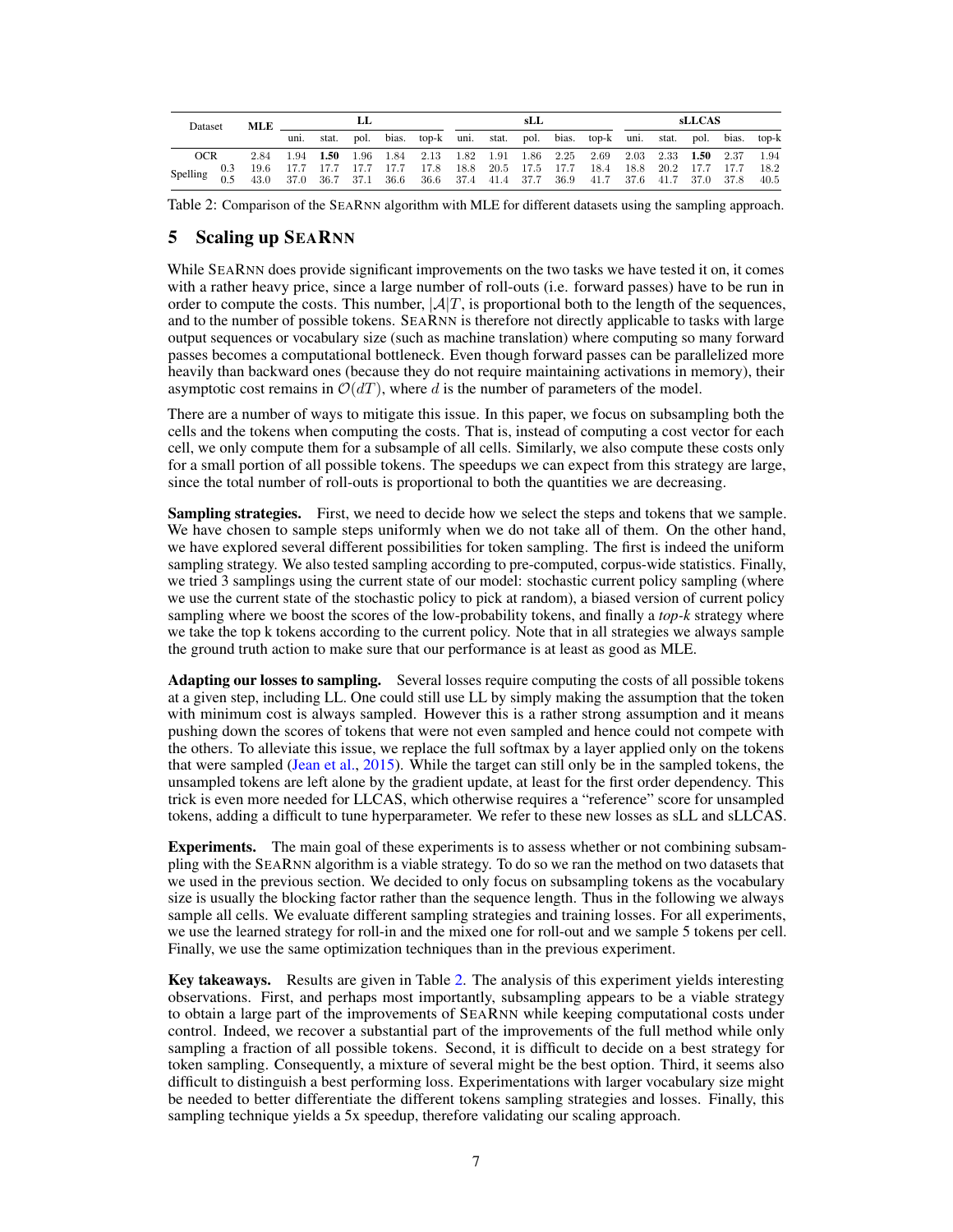#### <span id="page-7-0"></span>6 Discussion

**RL-inspired approaches.** In structured prediction tasks, we have access to ground truth trajectories, i.e. a lot more information than in traditional RL. One major direction of research has been to adapt RL techniques to leverage this additional information. The main idea is to try to optimize the expectation of the test error directly (under the stochastic policy parameterized by the RNN):

$$
\mathcal{L}(\theta) = -\sum_{i=1}^{N} \mathbb{E}_{(y_1^i, \dots, y_T^i) \sim \pi(\theta)} r(y_1^i, \dots, y_T^i).
$$
 (6)

Since we are taking an expectation over all possible structured outputs, the only term that depends on the parameters is the probability term (the tokens in the error term are fixed). This allows this loss function to support non-differentiable test errors, which is a key advantage. Of course, actually computing the expectation over an exponential number of possibilities is computationally intractable.

To circumvent this issue, [Shen et al.](#page-8-0) [\(2016\)](#page-8-0) subsample trajectories according to the learned policy, while [Ranzato et al.](#page-8-0) [\(2016\)](#page-8-0); [Rennie et al.](#page-8-0) (2016) use the REINFORCE algorithm, which essentially approximates the expectation with a single trajectory sample. [Bahdanau et al.](#page-8-0) [\(2017\)](#page-8-0) adapt the ACTOR-CRITIC algorithm, where a second *critic* network is trained to approximate the expectation.

While all these approaches report significant improvement on various tasks, one trait they share is that they only work when initialized from a good pre-trained model. This phenomenon is often explained by the sparsity of the information contained in "sequence-level" losses. Indeed, in the case of REINFORCE, no distinction is made between the tokens that form a sequence: depending on whether the sampled trajectory is above a global baseline, all tokens are pushed up or down by the gradient update. This means good tokens are sometimes penalized and bad tokens rewarded.

In contrast, SEARNN uses "global-local" losses, with a local loss attached to each step, which contains global information since the costs are computed on full sequences. To do so, we have to "sample" more trajectories through our roll-in/roll-outs. As a result, SEARNN does not require warm-starting to achieve good experimental performance. This distinction is quite relevant, because warm-starting means initializing in a specific region of parameter space which may be hard to escape. Exploration is less constrained when starting from scratch, leading to potentially larger gains over MLE.

Reinforcement-based models also often require optimizing additional models (REINFORCE needs to learn baselines and ACTOR-CRITIC the critic model), which can introduce more complexity (e.g. target networks). SEARNN does not. This too may contribute to the warm start difference.

Finally, while minimizing the expected reward allows the RL approaches to use gradient descent even though the test error might not be differentiable, it introduces another discrepancy between training and testing. Indeed, at test time, one does not decode by sampling from the stochastic policy. Instead, one selects the best performing sequence (according to a search algorithm, such as greedy or beam search). SEARNN avoids this averse effect by computing costs using the same decoding technique as the one used at test time, so that its loss can be even closer to the test loss. The price we pay here is that we approximate the gradient by fixing the costs, although they are dependent on the parameters.

L2S-inspired approaches. Several other papers have tried using L2S-like ideas for better RNN training. [Wiseman and Rush](#page-9-0) [\(2016\)](#page-9-0) propose to include the beam search procedure in a sequence-level loss, following the "Learning A Search Optimization" approach of [Daumé and Marcu](#page-8-0) [\(2005\)](#page-8-0). Here again the sequence-level loss information is too sparse and warm starting has to be used. [Ballesteros](#page-8-0) [et al.](#page-8-0) [\(2016\)](#page-8-0) use a loss that is similar to LL for parsing. However, their approach is limited to a specific task where cost-to-go are essentially free, whereas SEARNN can be used on any task. This limit also affects [Sun et al.](#page-8-0) [\(2017\)](#page-8-0), in which new gradient procedures are introduced to incorporate neural classifiers in the AGGREVATE [\(Ross and Bagnell,](#page-8-0) [2014\)](#page-8-0) variant of L2S.

Conclusion and future work. We have described SEARNN, a novel algorithm that uses core ideas from the learning to search framework in order to alleviate the known limitations of MLE training for RNNs. By leveraging structured cost information obtained through strategic exploration, we define global-local losses. These losses give a *global* feedback related to the structured task at hand, distributed *locally* within the cells of the RNN. This alternative procedure allows us to train RNNs from scratch and to outperform MLE on three challenging structured prediction tasks. Finally we have proposed promising scaling techniques that open up the possibility of applying SEARNN on structured tasks for which the output vocabulary is very large, such as neural machine translation.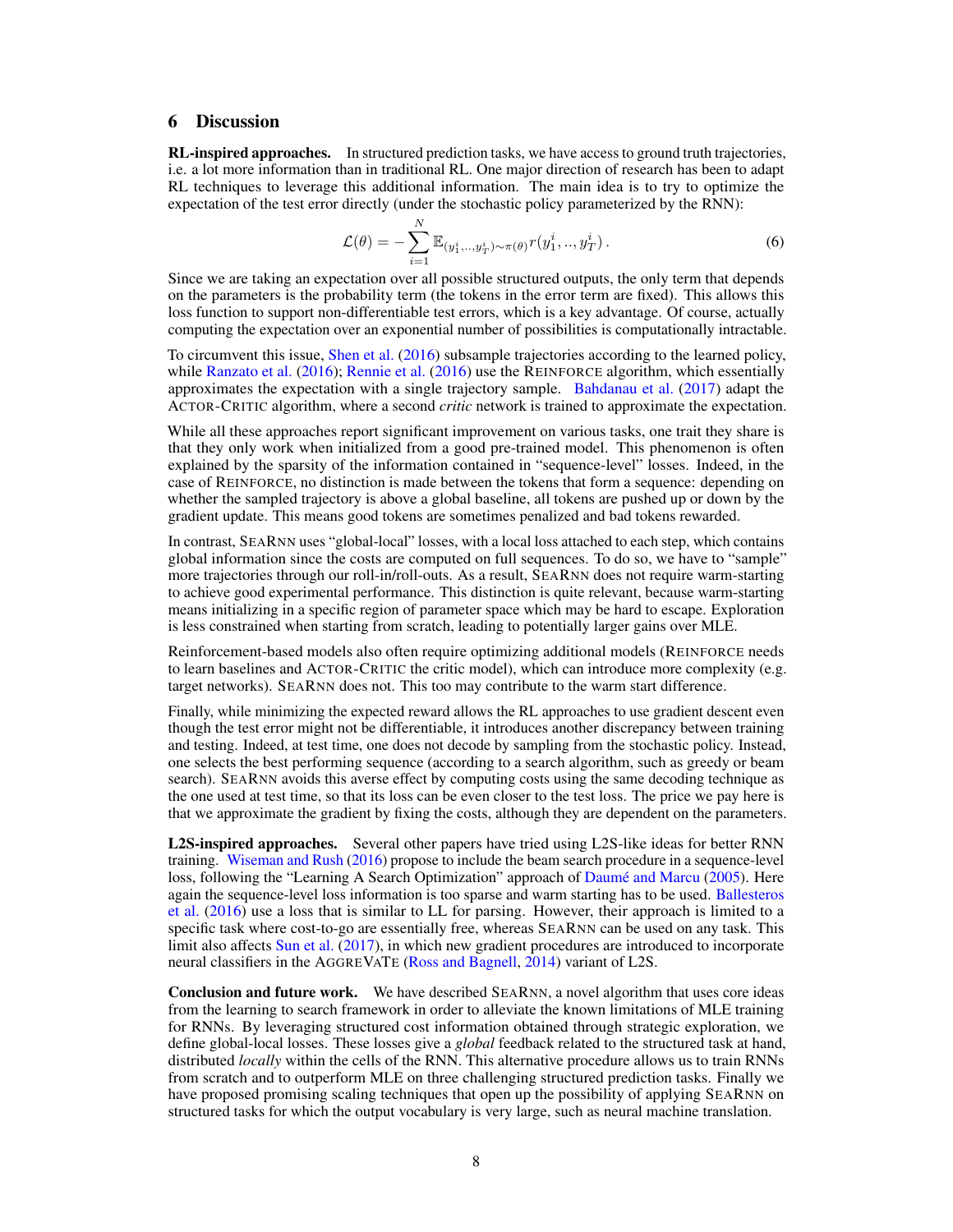#### <span id="page-8-0"></span>Acknowledgments

This work was partially supported by a Google Research Award and ERC grant Activia (no. 307574).

#### **References**

- D. Bahdanau, K. Cho, and Y. Bengio. Neural machine translation by jointly learning to align and translate. In *ICLR*, 2015.
- D. Bahdanau, P. Brakel, K. Xu, A. Goyal, R. Lowe, J. Pineau, A. Courville, and Y. Bengio. An actor-critic algorithm for sequence prediction. In *ICLR*, 2017.
- M. Ballesteros, Y. Goldberg, C. Dyer, and N. A. Smith. Training with exploration improves a greedy stack-LSTM parser. In *EMNLP*, 2016.
- A. Beygelzimer, H. Daumé, J. Langford, and P. Mineiro. Learning reductions that really work. *Proceedings of the IEEE*, 104(1):136–147, 2016.
- K.-W. Chang, A. Krishnamurthy, A. Agarwal, H. Daumé, III, and J. Langford. Learning to search better than your teacher. In *ICML*, 2015.
- K. Cho, B. Van Merrienboer, C. Gulcehre, D. Bahdanau, F. Bougares, H. Schwenk, and Y. Bengio. Learning phrase representations using RNN encoder-decoder for statistical machine translation. In *EMNLP*, 2014.
- R. Collobert, J. Weston, L. Bottou, M. Karlen, K. Kavukcuoglu, and P. Kuksa. Natural language processing (almost) from scratch. *Journal of Machine Learning Research*, 12:2493–2537, 2011.
- H. Daumé, III and D. Marcu. Learning as search optimization: approximate large margin methods for structured prediction. In *ICML*, 2005.
- H. Daumé, III, J. Langford, and D. Marcu. Search-based structured prediction. *Machine Learning*, 2009.
- Y. Golberg and J. Nivre. A dynamic oracle for arc-eager dependency parsing. *COLING*, 2012.
- I. Goodfellow, Y. Bengio, and A. Courville. *Deep Learning*. MIT Press, 2016.
- S. Hochreiter and J. Schmidhuber. Long short-term memory. *Neural Computation*, 1997.
- S. Jean, K. Cho, R. Memisevic, and Y. Bengio. On using very large target vocabulary for neural machine translation. In *ACL*, 2015.
- M.-T. Luong, H. Pham, and C. D. Manning. Effective approaches to attention-based neural machine translation. In *EMNLP*, 2015.
- P. Pletscher, C. S. Ong, and J. M. Buhmann. Entropy and margin maximization for structured output learning. In *ECML PKDD*, 2010.
- M. Ranzato, S. Chopra, M. Auli, and W. Zaremba. Sequence level training with recurrent neural networks. In *ICLR*, 2016.
- S. Rennie, E. Marcheret, Y. Mroueh, J. Ross, and V. Goel. Self-critical sequence training for image captioning. *arXiv:1612.00563*, 2016.
- S. Ross and J. A. Bagnell. Reinforcement and imitation learning via interactive no-regret learning. *arXiv:1406.5979*, 2014.
- S. Shen, Y. Cheng, Z. He, W. He, H. Wu, M. Sun, and Y. Liu. Minimum risk training for neural machine translation. *ACL*, 2016.
- N. Srivastava, G. E. Hinton, A. Krizhevsky, I. Sutskever, and R. Salakhutdinov. Dropout: a simple way to prevent neural networks from overfitting. *Journal of Machine Learning Research*, 15:1929–1958, 2014.
- W. Sun, A. Venkatraman, G. J. Gordon, B. Boots, and J. A. Bagnell. Deeply aggrevated: Differentiable imitation learning for sequential prediction. *arXiv:1703.01030*, 2017.
- I. Sutskever, O. Vinyals, and Q. V. Le. Sequence to sequence learning with neural networks. In *NIPS*, 2014.
- B. Taskar, C. Guestrin, and D. Koller. Max-margin Markov networks. In *NIPS*, 2003.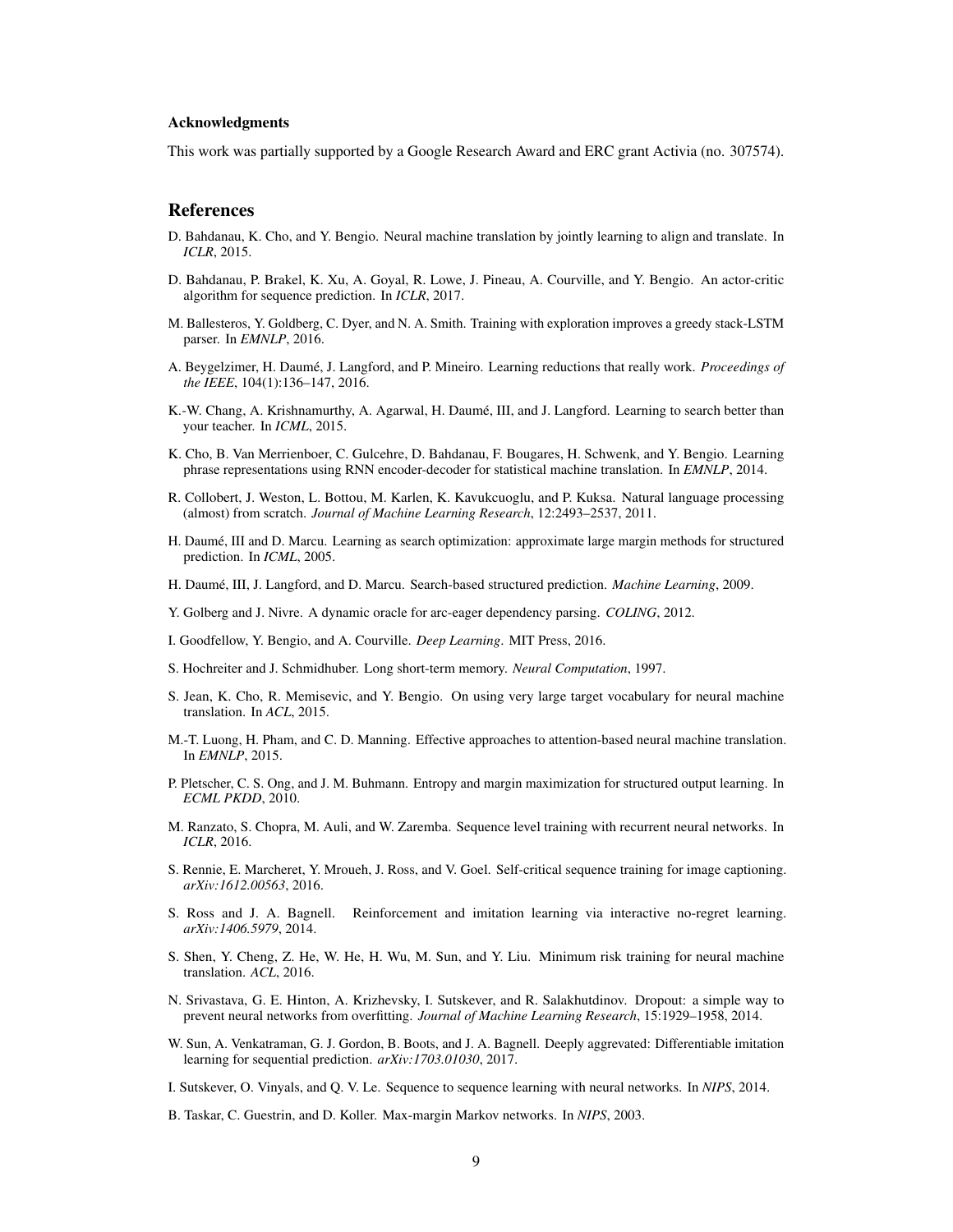- <span id="page-9-0"></span>E. F. Tjong Kim Sang and S. Buchholz. Introduction to the CoNLL-2000 shared task: Chunking. In *CoNLL*, 2000.
- I. Tsochantaridis, T. Joachims, T. Hofmann, and Y. Altun. Large margin methods for structured and interdependent output variables. *JMLR*, 2005.
- O. Vinyals, A. Toshev, S. Bengio, and D. Erhan. Show and tell: A neural image caption generator. In *CVPR*, 2015.
- S. Wiseman and A. M. Rush. Sequence-to-sequence learning as beam-search optimization. In *EMNLP*, 2016.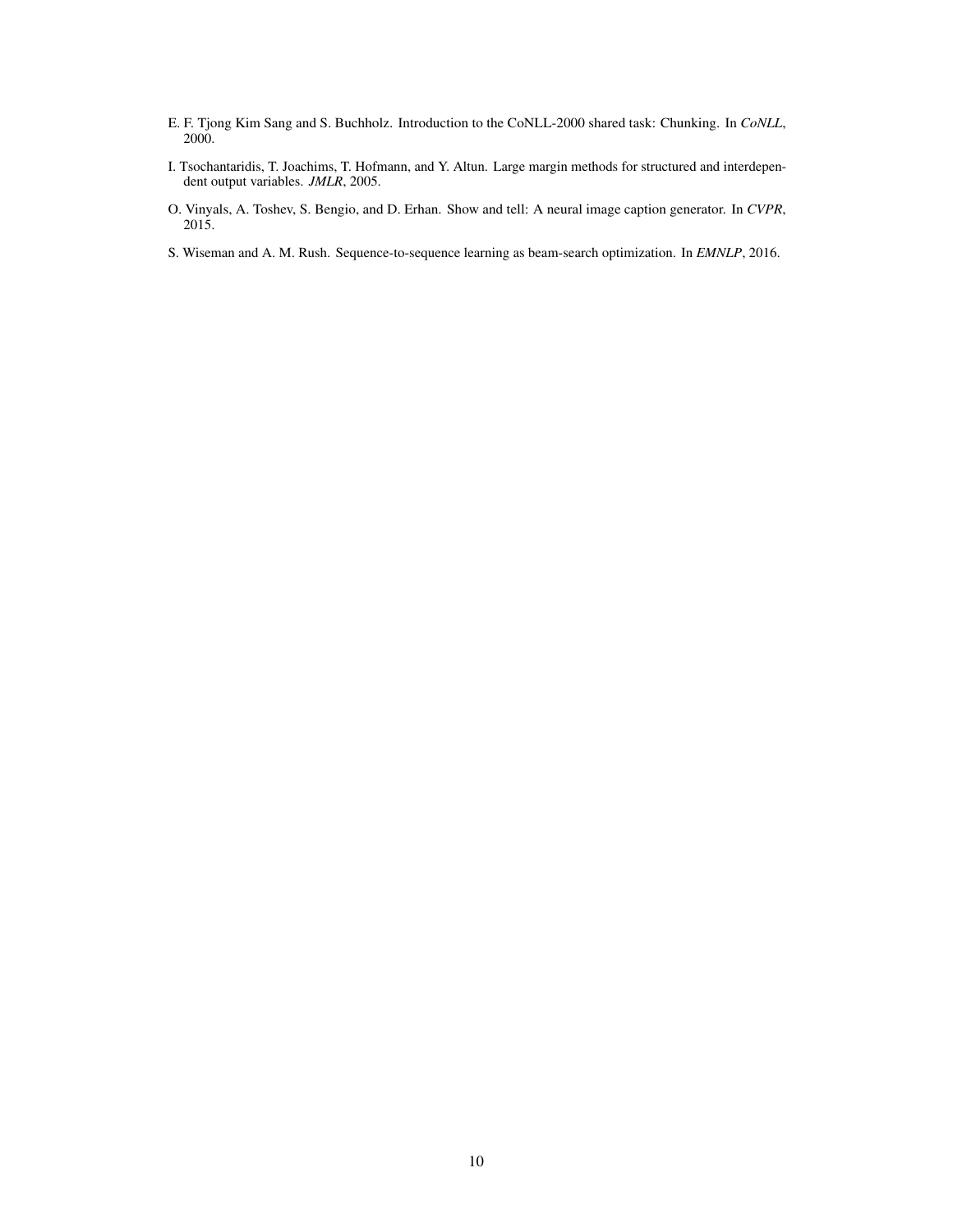## <span id="page-10-0"></span>A SEARNN algorithm.

| Algorithm 1 SEARNN algorithm (for a simple encoder-decoder network)                                            |
|----------------------------------------------------------------------------------------------------------------|
| Initiate the weights $\omega$ of the RNN network.                                                              |
| for $i$ in 1 to N do                                                                                           |
| Sample <i>B</i> ground truth input/output structured pairs $\{(x^1, y^1), \cdots, (x^B, y^B)\}\$               |
| # Perform the roll-in/roll-outs to get the costs. Can be heavily parallelized                                  |
| for $b$ in 1 to $B$ do                                                                                         |
| Compute input features $\phi(x^b)$                                                                             |
| for $t$ in 1 to $T$ do                                                                                         |
| # The following roll-in is actually run only once                                                              |
| Run the RNN until the t <sup>th</sup> cell with $\phi(x^b)$ as initial state by following the roll-in strategy |
| Collect the state in order to perform roll-outs                                                                |
| # Roll-outs for all actions in order to collect the cost vector                                                |
| for $a$ in 1 to $A$ do                                                                                         |
| Run the RNN from the $tth$ cell to the end by enforcing action a at cell t                                     |
| Decode to obtain the output sequence $\hat{y}_t^b(a)$                                                          |
| Collect the cost $c_t^b(a)$ by comparing $\hat{y}_t^b(a)$ and $y^b$                                            |
| end for                                                                                                        |
| end for                                                                                                        |
| end for                                                                                                        |
| Obtain the losses for each cell with the collected costs                                                       |
| Update the parameters of the network $\omega$ by doing a single gradient step                                  |
| end for                                                                                                        |

## B Details on CoNLL experiments

The CoNLL-2000 [\(Tjong Kim Sang and Buchholz,](#page-9-0) [2000\)](#page-9-0) dataset<sup>3</sup> poses the task of text chunking, consisting in splitting an input sentence into syntactically related non-overlapping consecutive groups of words, called phrases or chunks. The input sequence  $x$  consists in tuples of words and the corresponding part-of-speech (POS) tags. The size of input vocabulary is 17,464 for words and 44 for POS tags. The output sequence  $y$  has to be of the same length and each token can take one of the 23 values representing chunks in a so-called BIO encoding. The training and test sets consist of 8,936 and 2,012 items, respectively.

The major difference from OCR consists in the fact that there are two input tokens at each time step. We use 50 dimensional embeddings for the words and 44 dimensional embeddings for POS tags. Since many words appear in the dataset very few times, we initialize the embeddings from SENNA v3.0 embeddings<sup>4</sup> of [Collobert et al.](#page-8-0)  $(2011)$ . To construct the final dictionary we lower case all the words and take the ones that have SENNA embeddings. We also separately add the words that appear in the dataset more than 10 times. Finally, we merge all the tokens representing numbers together and assign them to the special <NUM> token. The final dictionary is of size 15,222. All the out-of-dictionary words are assigned to the special <UNK> token.

For both the encoder and decoder, we use two layers of GRU cells each with memory dimension of 172. In addition, the encoder is bidirectional. To improve the decoder, we use the attention mechanism as proposed by [Bahdanau et al.](#page-8-0) [\(2015,](#page-8-0) [2017\)](#page-8-0), the input feeding mechanism as described by [Luong](#page-8-0) [et al.](#page-8-0) [\(2015,](#page-8-0) Section 3.3), and we add dropout regularization [\(Srivastava et al.,](#page-8-0) [2014\)](#page-8-0) of strength 0.3 between the two layers and on the output of the attention mechanism.

#### C Design decisions

Choosing a classifier: to backpropagate or not to backpropagate? In standard L2S, the classifier and the feature extractor are clearly delineated. The latter is a fixed hand-crafted transformation

 $^3$ <http://www.clips.uantwerpen.be/conll2000/chunking/>

<sup>4</sup> <http://ronan.collobert.com/senna/>